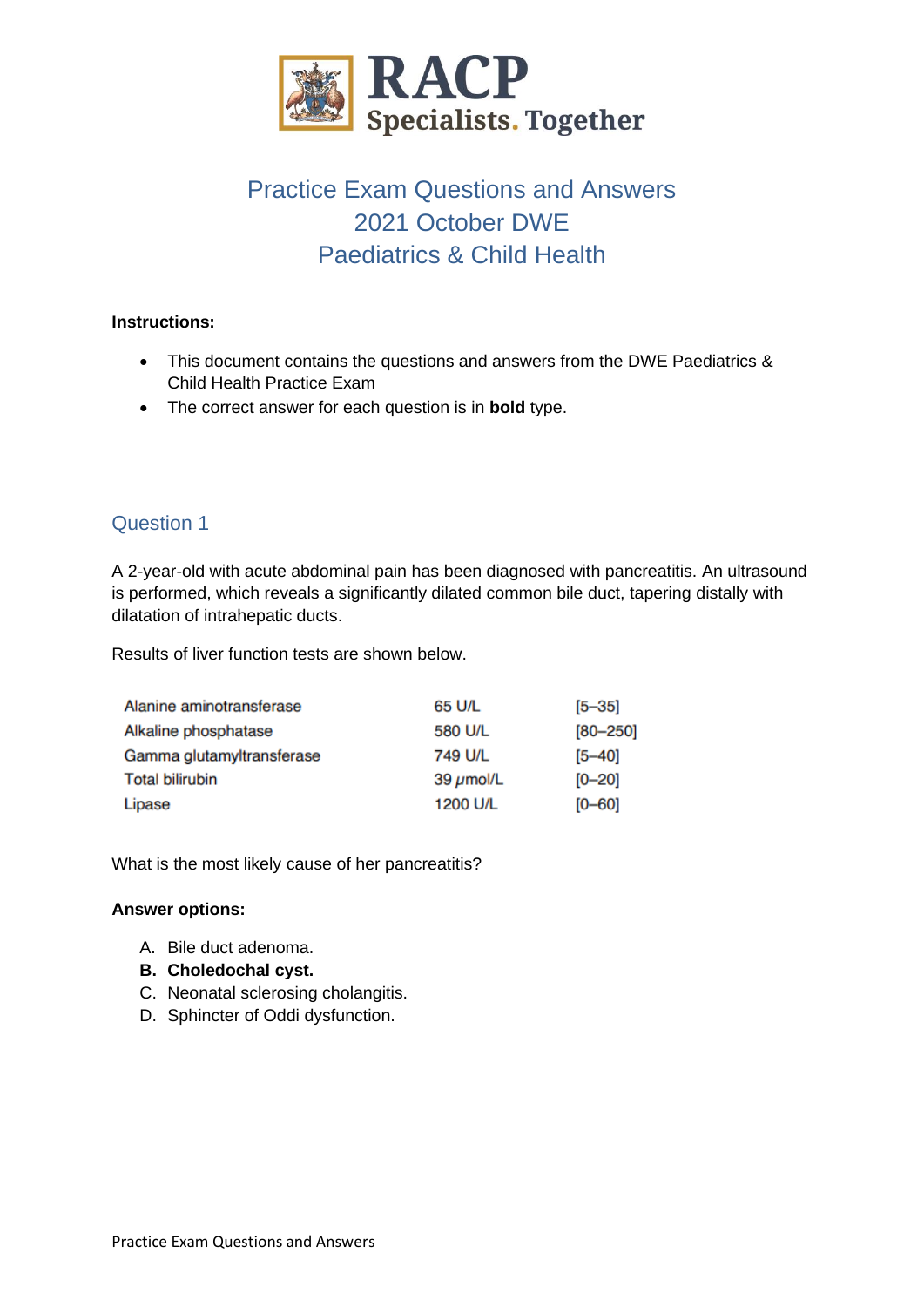

Which of the following is the most common clinical feature at presentation in acute rheumatic fever (ARF)?

### **Answer options:**

- **A. Arthritis.**
- B. Carditis.
- C. Erythema marginatum.
- D. Subcutaneous nodules.

# Question 3

What is the most important serious side effect that parents should be warned about before commencing atomoxetine?

#### **Answer options:**

- A. Cardiac toxicity.
- B. Depression.
- C. Potential for abuse.
- **D. Suicidal ideation.**

### Question 4

Which renal condition is most commonly associated with congenital hepatic fibrosis?

#### **Answer options:**

#### **A. Autosomal recessive polycystic kidney disease.**

- B. Horseshoe kidney.
- C. Multicystic dysplastic kidney.
- D. Nephronophthisis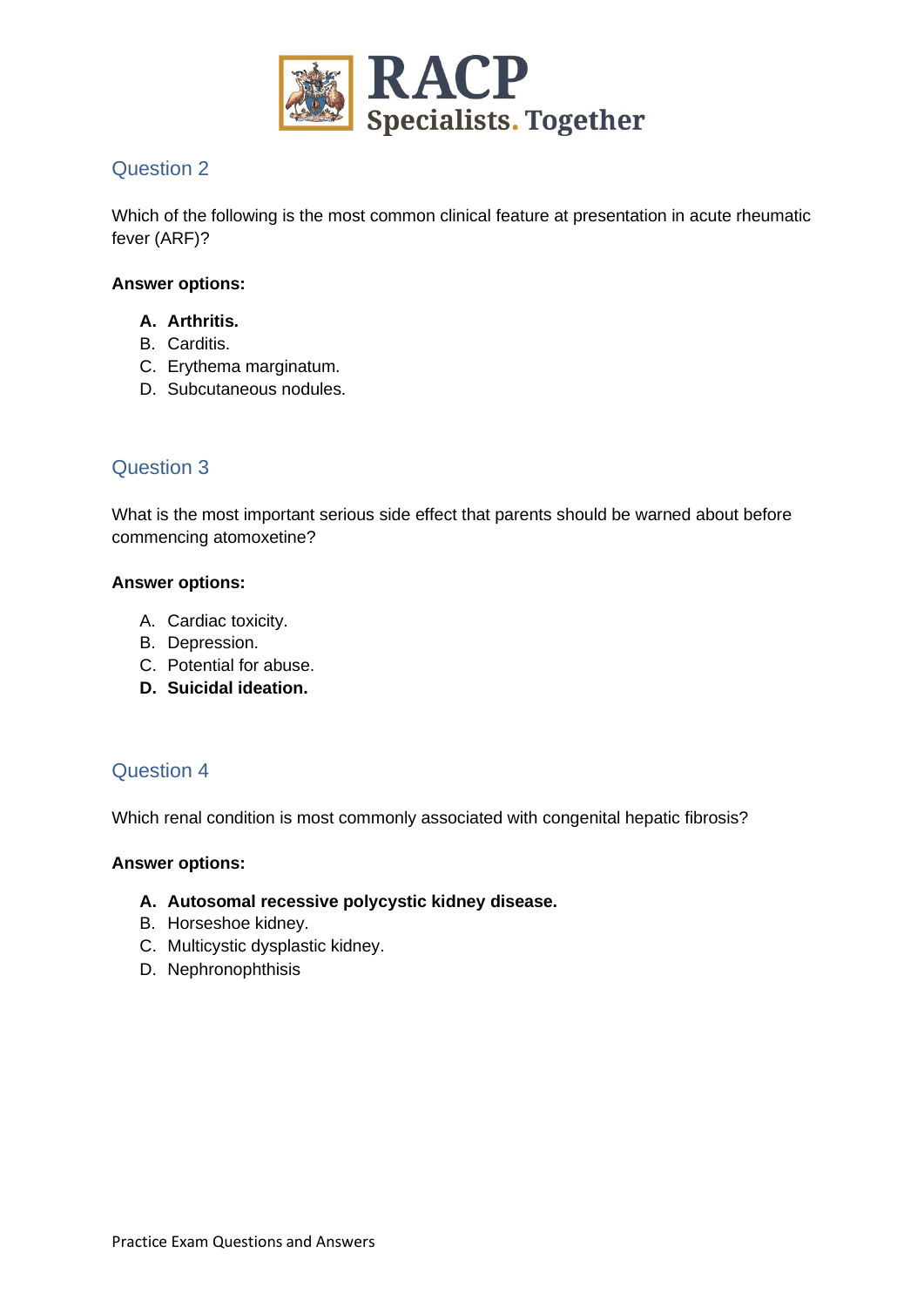

You are called after hours by the mother of a 14-year-old girl with well-controlled type 1 diabetes, who has been recently started on insulin pump therapy. The mother states that she has recorded a capillary blood glucose level of 20.2 mmol/L, and ketones of 1.2 mmol/L [< 0.5]. Earlier in the day her blood glucose level was normal at 6.5 mmol/L, and she had been correctly given insulin with her dinner meal through the insulin pump. Her mother reports that apart from feeling thirsty, her daughter is well, with no nausea or vomiting.

With respect to her hyperglycaemia, what is the best advice you should give?

### **Answer options:**

- A. Deliver a correction bolus of rapid-acting insulin through the insulin pump.
- **B. Deliver a correction bolus of rapid-acting insulin via an insulin syringe or pen.**
- C. Deliver a dose of long-acting insulin.
- D. Perform 30 minutes of exercise and drink 500 mL of water.

# Question 6

A 4-year-old boy is assessed for failure to thrive, having not gained weight over the preceding year. He was becoming increasingly irritable and lethargic, and is now refusing foods. His mother reported abdominal bloating and excess wind over recent months. A symmetrical rash is noted on his elbows and knees. As part of a nutritional screen, his transglutaminase IgA antibodies were positive.

What is the most likely diagnosis?

- **A. Dermatitis herpetiformis.**
- B. Discoid eczema.
- C. Henoch–Schönlein purpura.
- D. Impetigo.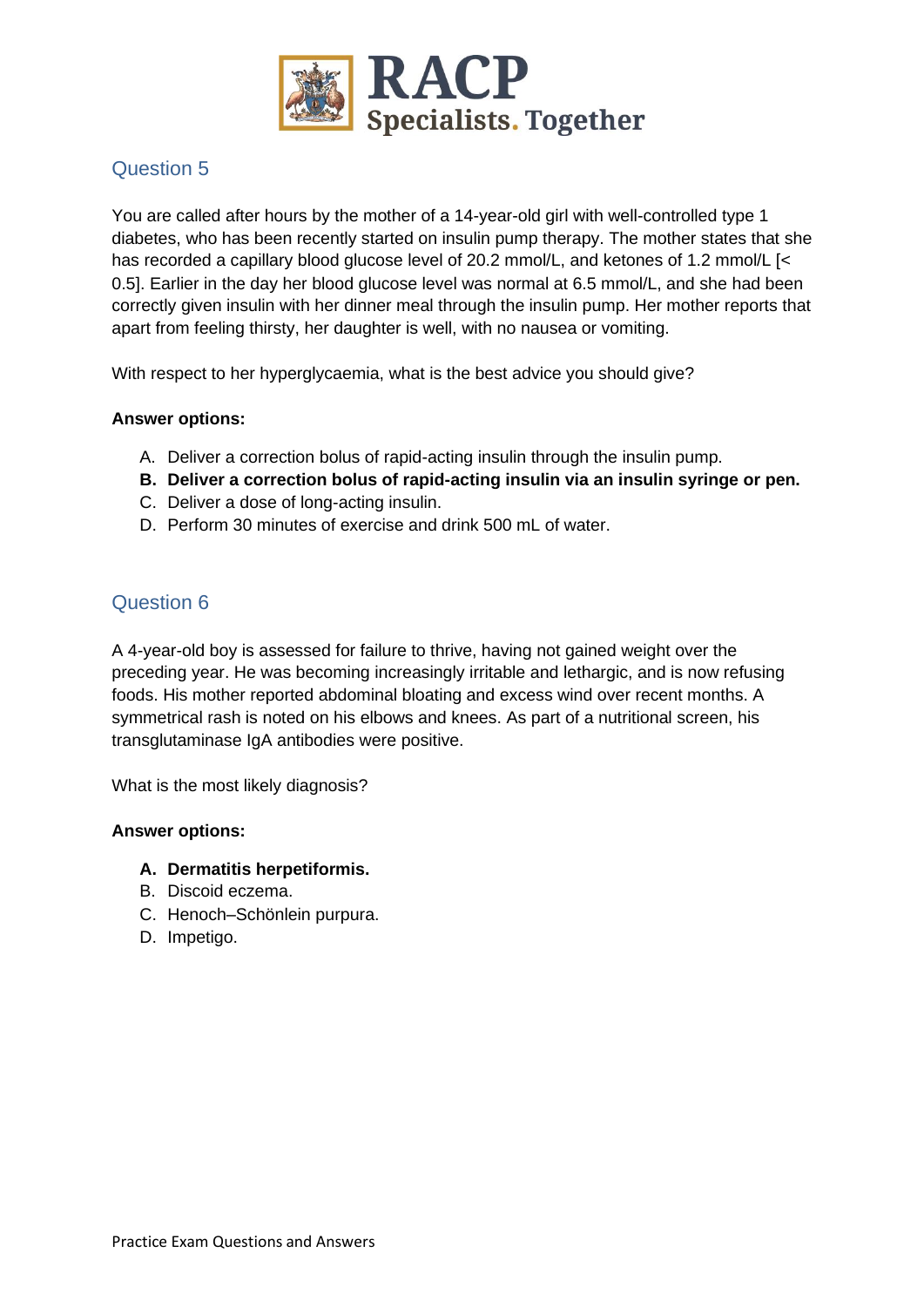

Following acute bronchiolitis, which virus is associated with the long-term complication of bronchiolitis obliterans?

#### **Answer options:**

- **A. Adenovirus.**
- B. Human metapneumovirus.
- C. Influenza virus.
- D. Parainfluenza virus.

# Question 8

A term newborn presents with respiratory distress and a chest x-ray confirms the presence of bilateral pleural effusions. The infant is dysmorphic with hypertelorism, posteriorly rotated ears and redundant nuchal skin. At 2 weeks of age the infant develops marked pallor and petechiae, and is diagnosed with juvenile myelomonocytic leukaemia.

What is the most likely underlying condition?

#### **Answer options:**

- A. Cockayne syndrome.
- B. Fanconi anaemia.
- **C. Noonan syndrome.**
- D. Omenn syndrome.

# Question 9

A previously well 10-year-old girl presents to hospital acutely unwell with lobar pneumonia and persistent vomiting. She has a history of reaction to cefaclor at age 5 with 5 days of maculopapular rash including target lesions, swollen feet and arthralgia. She has never been prescribed penicillins due to a family history of penicillin anaphylaxis affecting her father.

What is the most appropriate antibiotic for treatment of her pneumonia?

- A. Ceftriaxone.
- B. Ciprofloxicin.
- C. Clindamycin.
- **D. Penicillin.**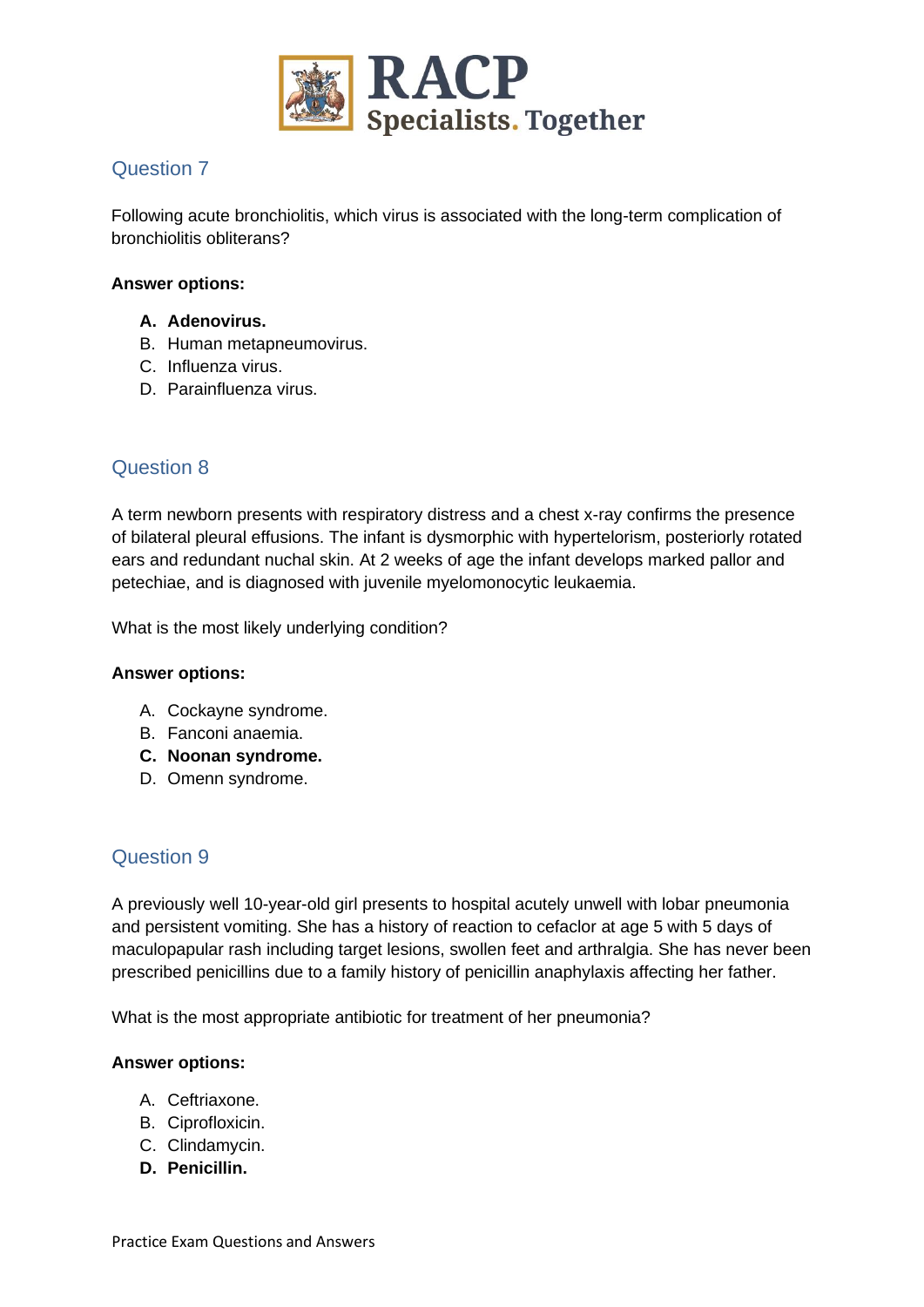

A 5-month-old boy presents with fevers, poor feeds and worsening breathlessness. He has failure to thrive with head sparing. His saturation is 92% in air and normalises in oxygen. He is tachycardic and tachypnoeic. He has widespread crepitations and a harsh systolic murmur at the left sternal edge. Polymerase chain reaction (PCR) from a nasal swab is positive for respiratory syncytial virus (RSV). His chest x-ray is shown.



What is the most likely diagnosis?

- A. Acute myocarditis.
- B. Atrial septal defect.
- C. Dilated cardiomyopathy.
- **D. Ventricular septal defect.**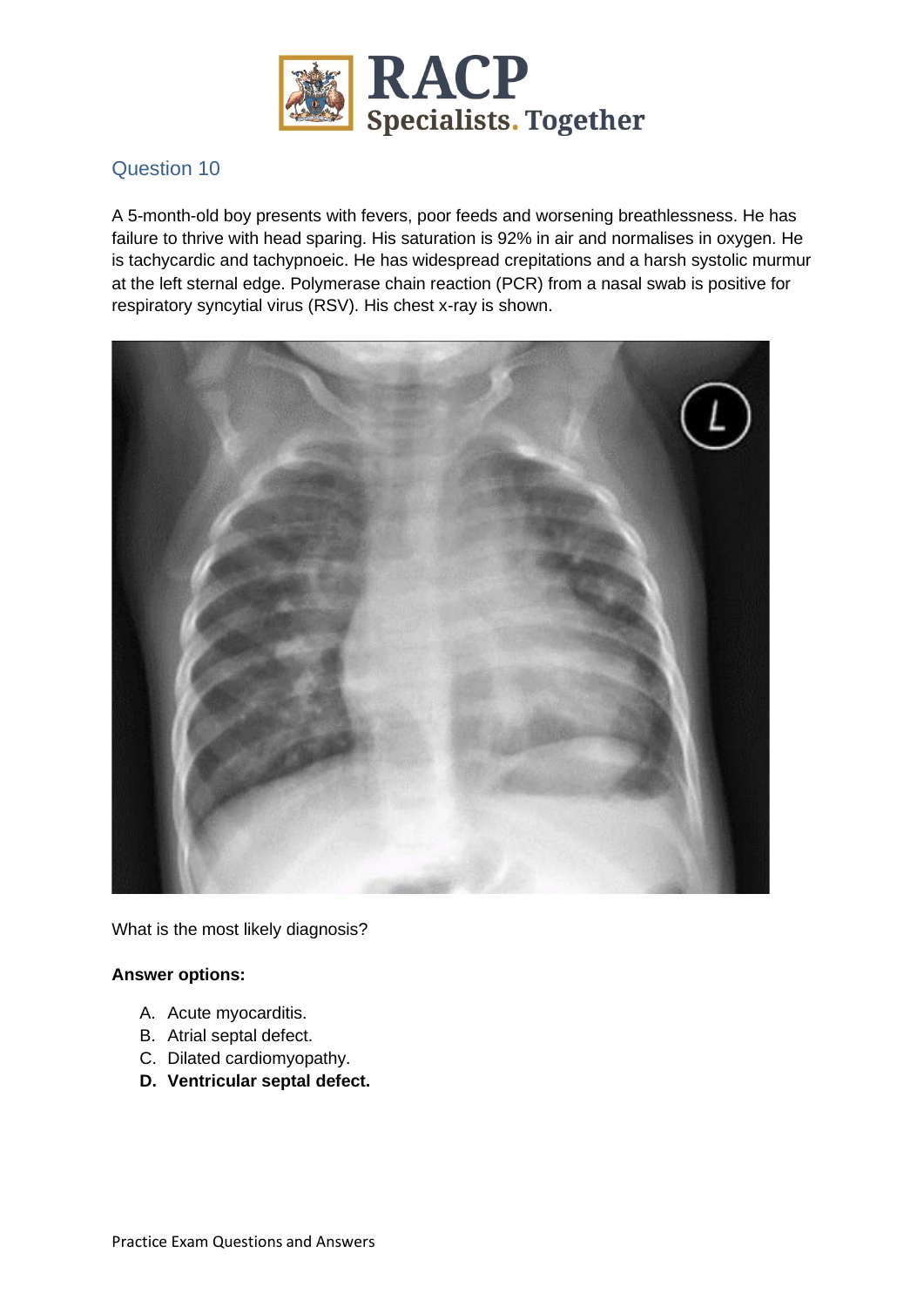

A 2-year-old girl presents with a 4-week history of progressively enlarging submandibular lymphadenopathy, as shown. She is otherwise well. The parents recall that she grazed her chin prior to the lymphadenopathy developing.



What is the most likely infectious agent to cause this condition?

- *A. Actinomyces* species*.*
- *B. Bartonella henselae.*
- *C. Mycobacterium avium intracellulare.*
- D. *Nocardia* species.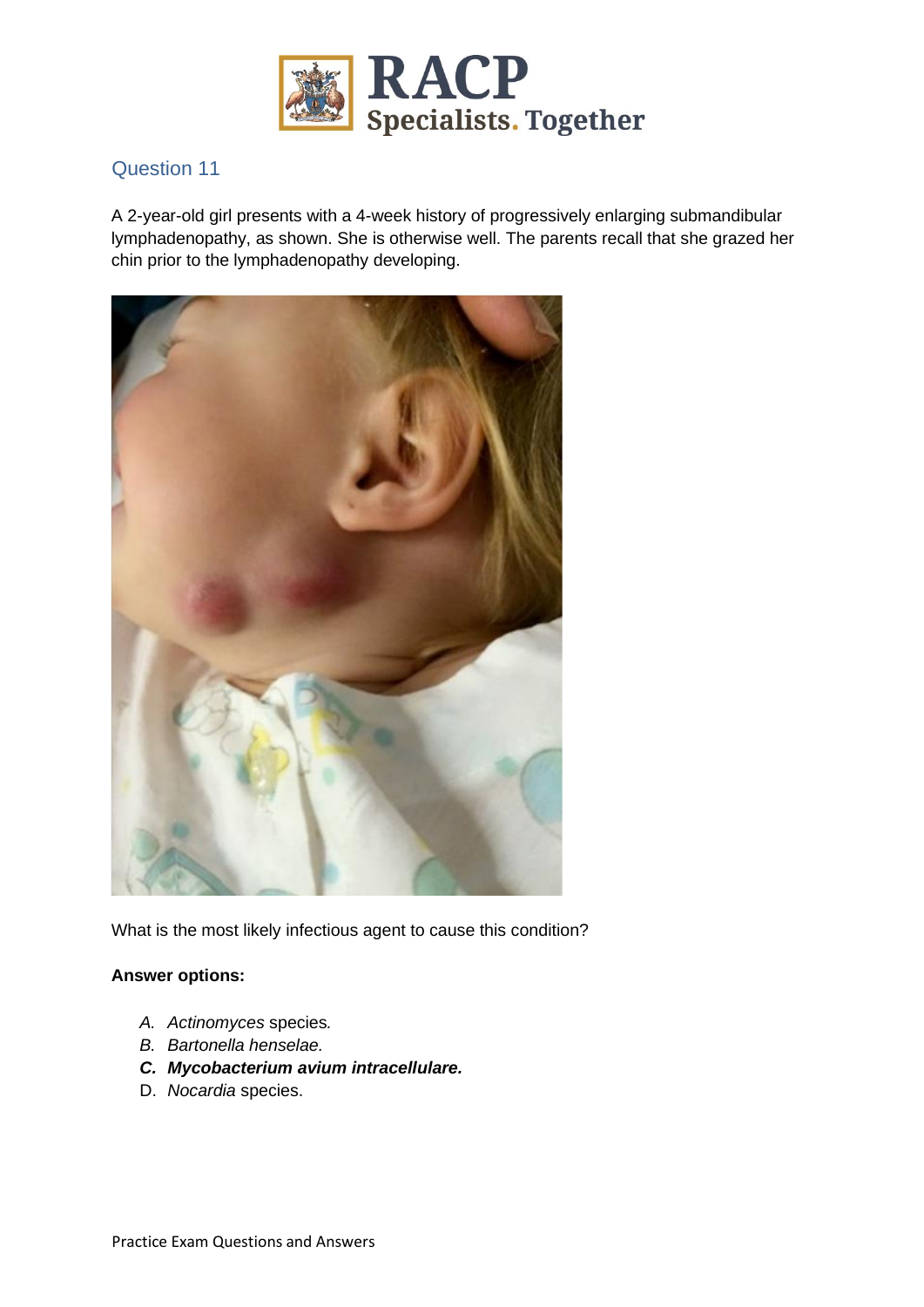

A 13-year-old boy diagnosed with ulcerative colitis is admitted with increased bloody diarrhoea and fevers. An abdominal x-ray is performed.



What is the most likely explanation for the boy's clinical deterioration?

- A. Ileus.
- B. Large bowel ischaemia.
- C. Spontaneous colonic perforation.
- **D. Toxic megacolon.**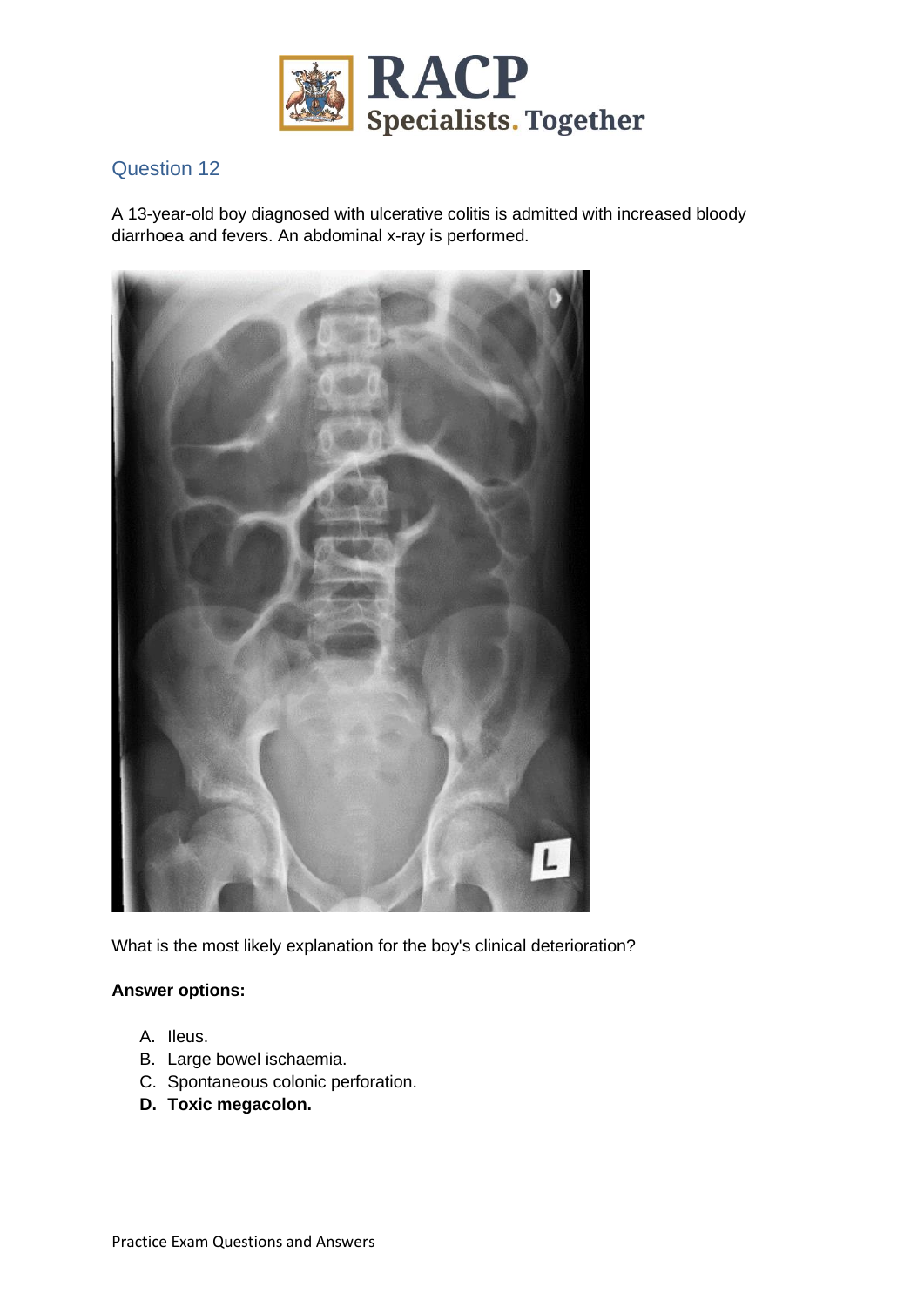

A baby is delivered urgently because of fetal tachycardia during labour. She is well at birth, but has a rapid and irregular heart rate. Her ECG is shown. The rhythm proves unresponsive to repeated doses of intravenous adenosine.



What treatment is most appropriate to achieve reversion to sinus rhythm?

- A. Amiodarone infusion.
- **B. Electrical cardioversion.**
- C. Electrophysiologic ablation.
- D. Oral sotalol.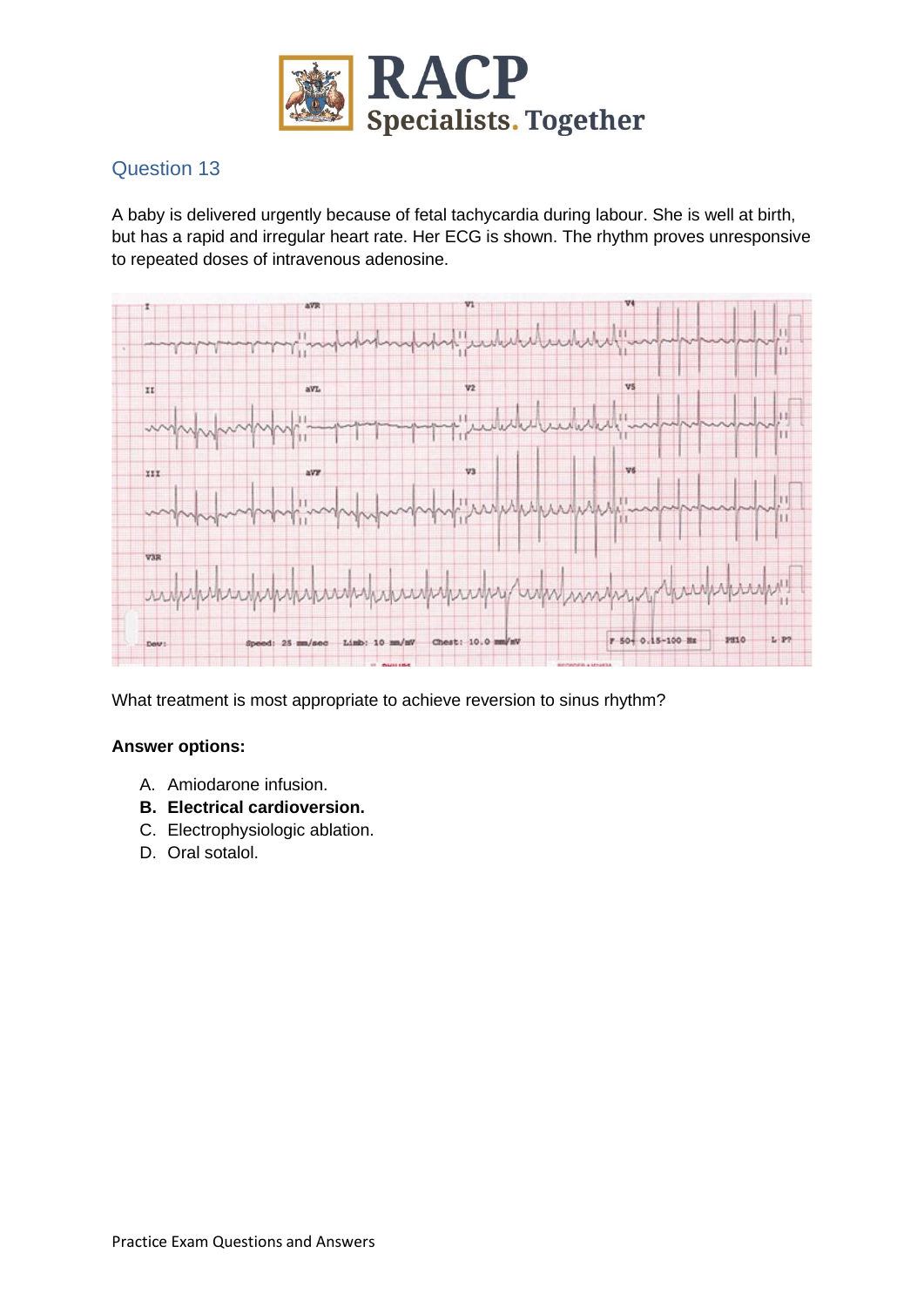

A 12-year-old southeast Asian boy with a past history of a small ventricular septal defect presents in heart failure. He is afebrile. He is thin, has a bulging praecordium and a prominent apical impulse. He is not cyanosed or clubbed. He has a pansystolic murmur and a high-pitched early diastolic murmur at the left sternal edge. His chest x-ray shows cardiomegaly without plethora. His blood count and inflammatory markers are normal.

What complication of his original lesion best explains his heart failure?

### **Answer options:**

- A. Acute rheumatic fever.
- **B. Aortic valve regurgitation.**
- C. Eisenmenger syndrome.
- D. Increasing left to right shunt.

# Question 15

A 7-year-old boy whose parents separated 3 months ago was brought in by his mother, who he lives with. He has been sleeping in his mother's bed and refusing to go to school. He loses his temper often and has been verbally aggressive towards his mother's new partner. He refuses to comply with requests made by his mother. When he was last at school, he was verbally aggressive and punched a wall before running home. He is settled in his grandmother's presence. He spends most of his time playing video games and does not want to play with his friends, despite having enjoyed this in the past.

What is the most likely diagnosis?

- A. Attention deficit hyperactivity disorder.
- B. Conduct disorder.
- C. Major depressive disorder.
- **D. Separation anxiety disorder.**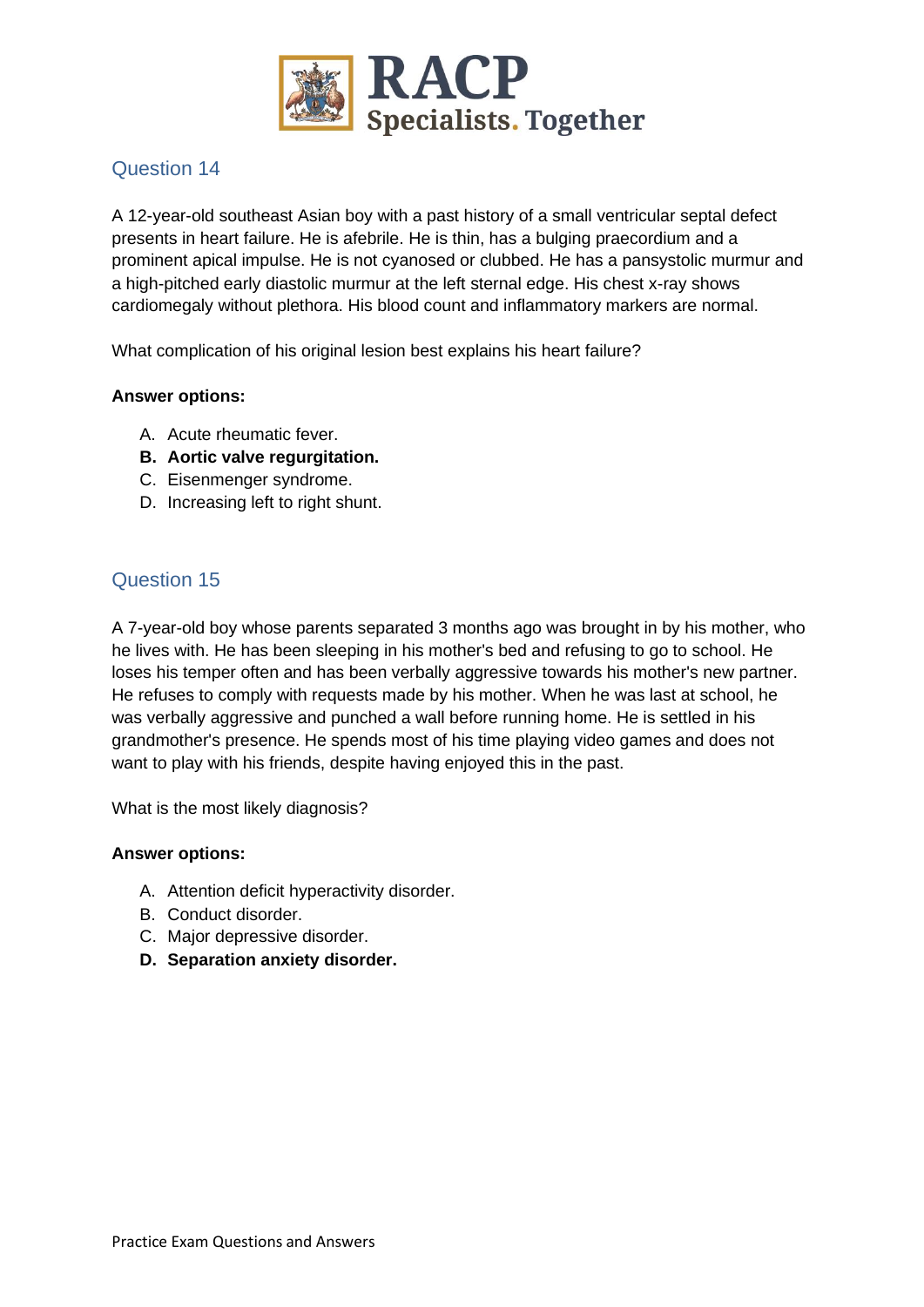

In addition to pertussis vaccination, which vaccine when given to pregnant women has been shown to reduce the likelihood of disease in their infants up to 3 months of age?

#### **Answer options:**

- A. Hepatitis B.
- **B. Influenza.**
- C. Measles.
- D. Meningococcal B

# Question 17

The primary aim of angiotensin converting enzyme inhibitor (ACE-I) therapy in the treatment of congestive heart failure is to improve which physiological parameter?

#### **Answer options:**

### **A. Afterload.**

- B. Contractility.
- C. Heart rate.
- D. Myocardial relaxation.

# Question 18

What is the inheritance pattern of complete androgen insensitivity syndrome?

- A. Autosomal dominant.
- B. Autosomal recessive.
- C. Mitochondrial.
- **D. X-linked recessive**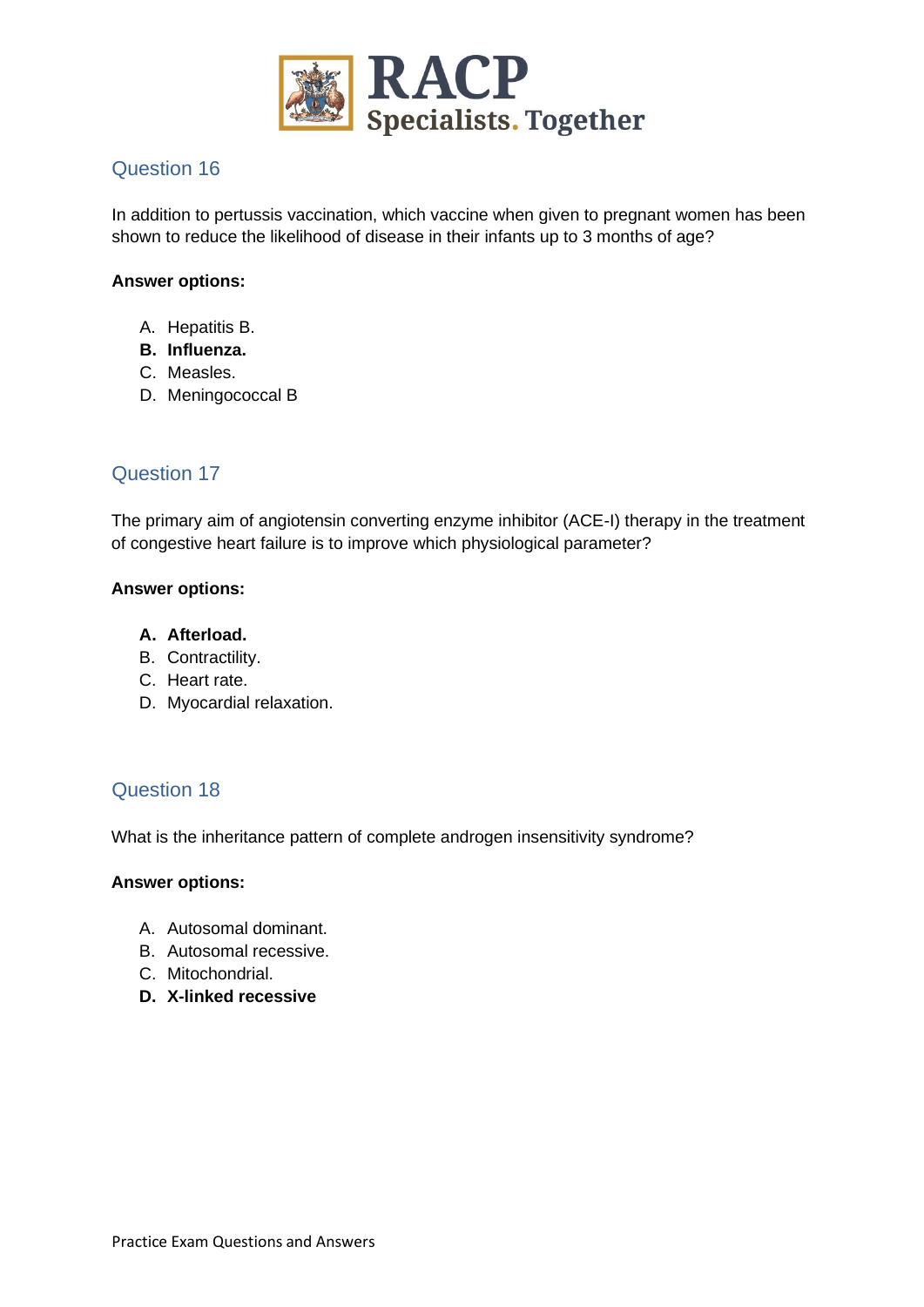

What is the average life span of normal human platelets in circulation?

### **Answer options:**

- A. 24 hours.
- B. 72 hours.
- **C. 10 days.**
- D. 30 days.

# Question 20

A 1-year-old child (weight 10 kg) presents with urticaria and wheeze following the ingestion of peanut butter for the first time.

What is the correct management?

#### **Answer options:**

### **A. 0.1 mL of 1:1000 IM adrenaline.**

- B. 0.1 mL of 1:10,000 IM adrenaline.
- C. 1 mL of 1:10,000 IM adrenaline.
- D. 0.1 mL of 1:10,000 SC adrenaline.

# Question 21

Hereditary methaemoglobinaemia is most commonly due to deficiency of which red cell enzyme?

#### **Answer options:**

### **A. Cytochrome b5 reductase.**

- B. Glutathione peroxidase.
- C. Heme oxygenase.
- D. Methylenetetrahydrofolate reductase.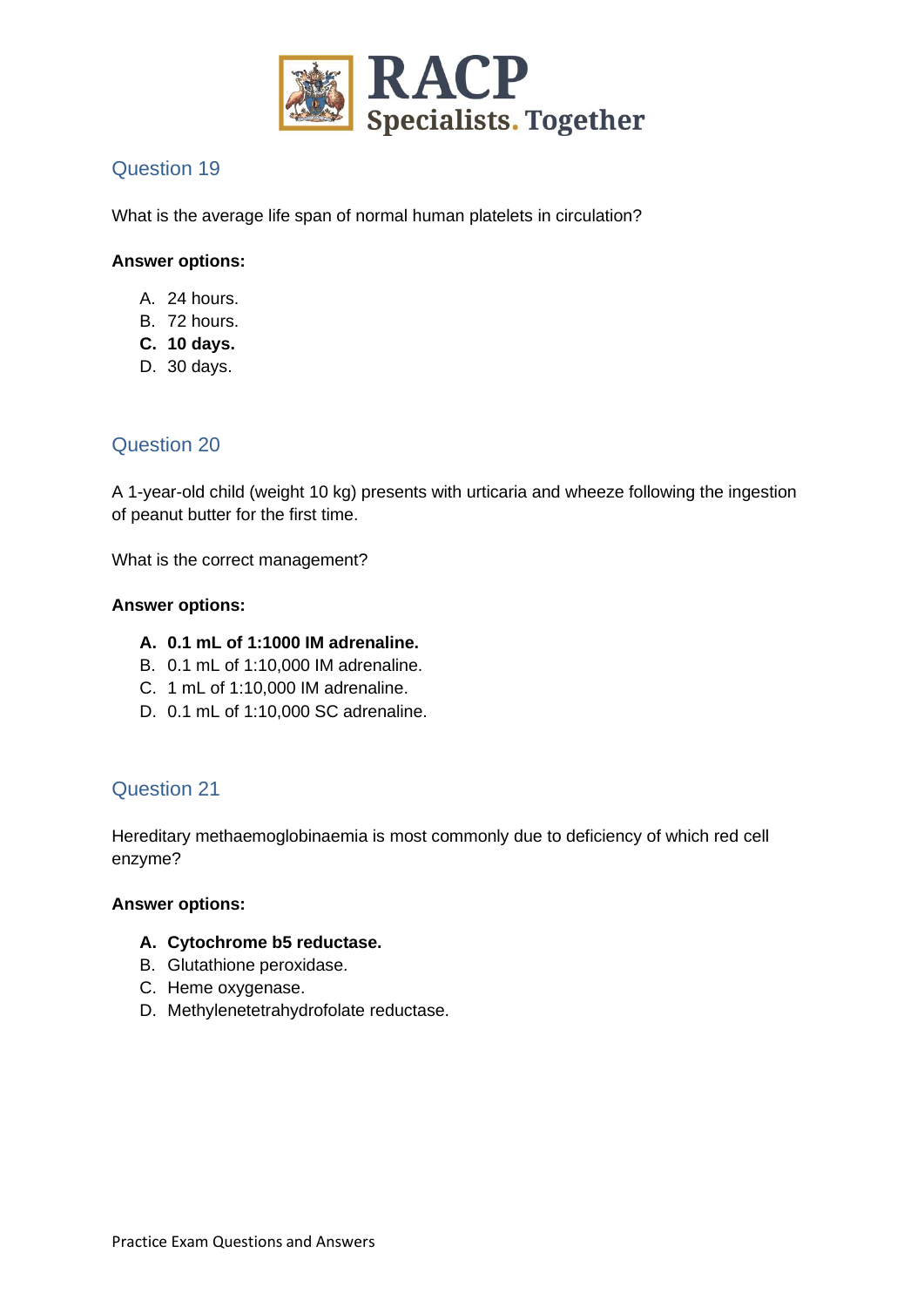

During routine follow-up of a boy with spinal muscular atrophy (SMA) type 2, his mother informs you she is in a new relationship and 20 weeks pregnant with a male fetus.

What is the risk the fetus will be affected?

#### **Answer options:**

- A. 1 in 2.
- B. 1 in 4.
- C. 1 in 50.
- **D. 1 in 200.**

### Question 23

Lissencephaly is a disorder of what stage of neural development?

#### **Answer options:**

- A. Myelination.
- B. Neuronal and glial proliferation.
- **C. Neuronal migration.**
- D. Neuronal organisation.

# Question 24

A 4-year-old boy ingests a large dose of aspirin (acetylsalicylic acid).

What is the most appropriate therapy to maximise his urinary excretion of aspirin?

- A. Allopurinol.
- B. Forced diuresis with furosemide (frusemide).
- C. Hyperhydration.
- **D. Urinary alkalinisation.**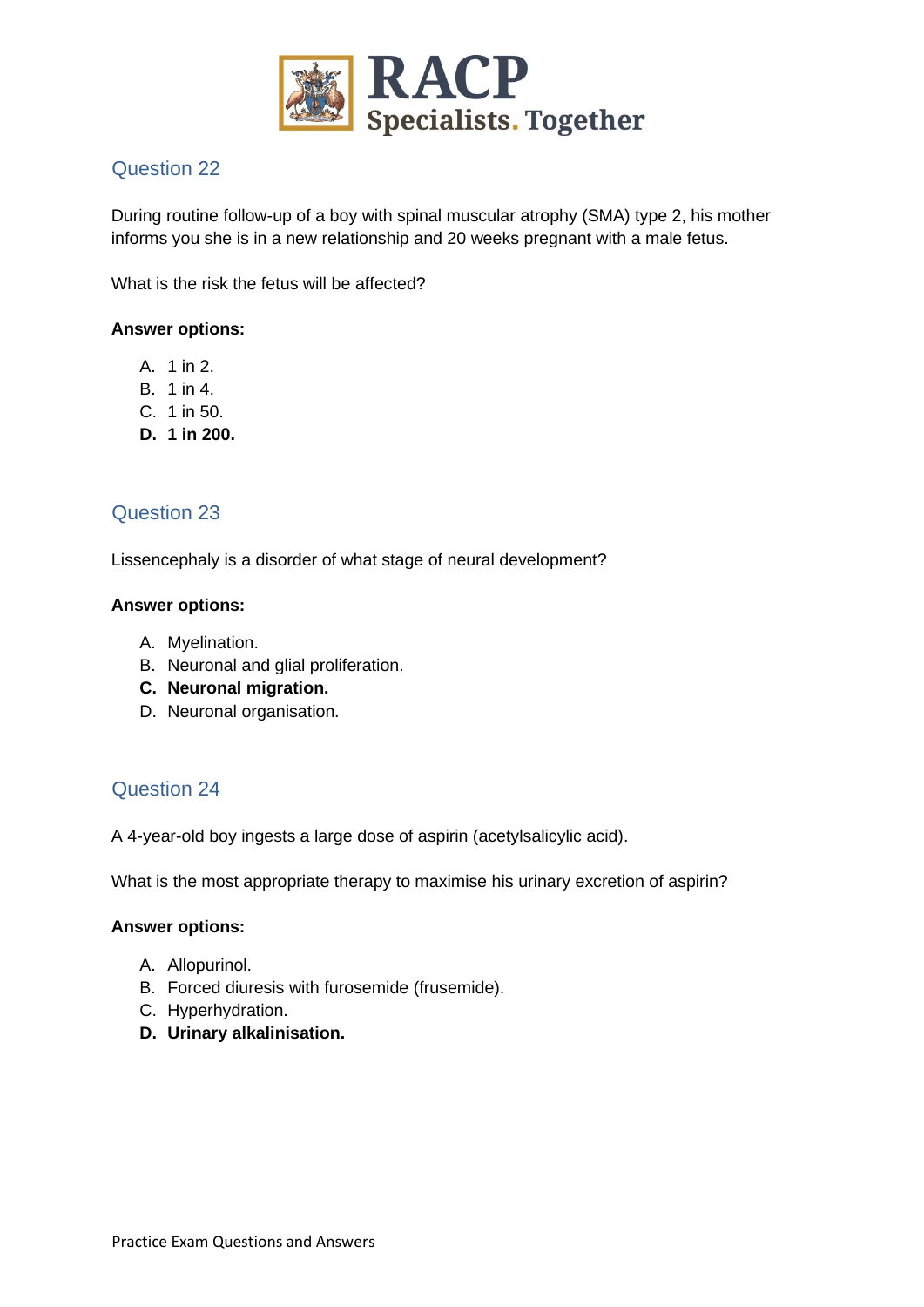

Which histological feature found on biopsy during colonoscopy would favour a diagnosis of Crohn disease over ulcerative colitis?

### **Answer options:**

- A. Crypt abscesses.
- **B. Granulomata.**
- C. Lymphocytic infiltrate.
- D. Paneth cells.

# Question 26

The HEADSS adolescent psychosocial risk assessment is used as a framework for conversation to develop rapport with a young person.

What does the 'A' stand for?

- A. Academic achievement.
- B. Accommodation.
- **C. Activities.**
- D. Affect.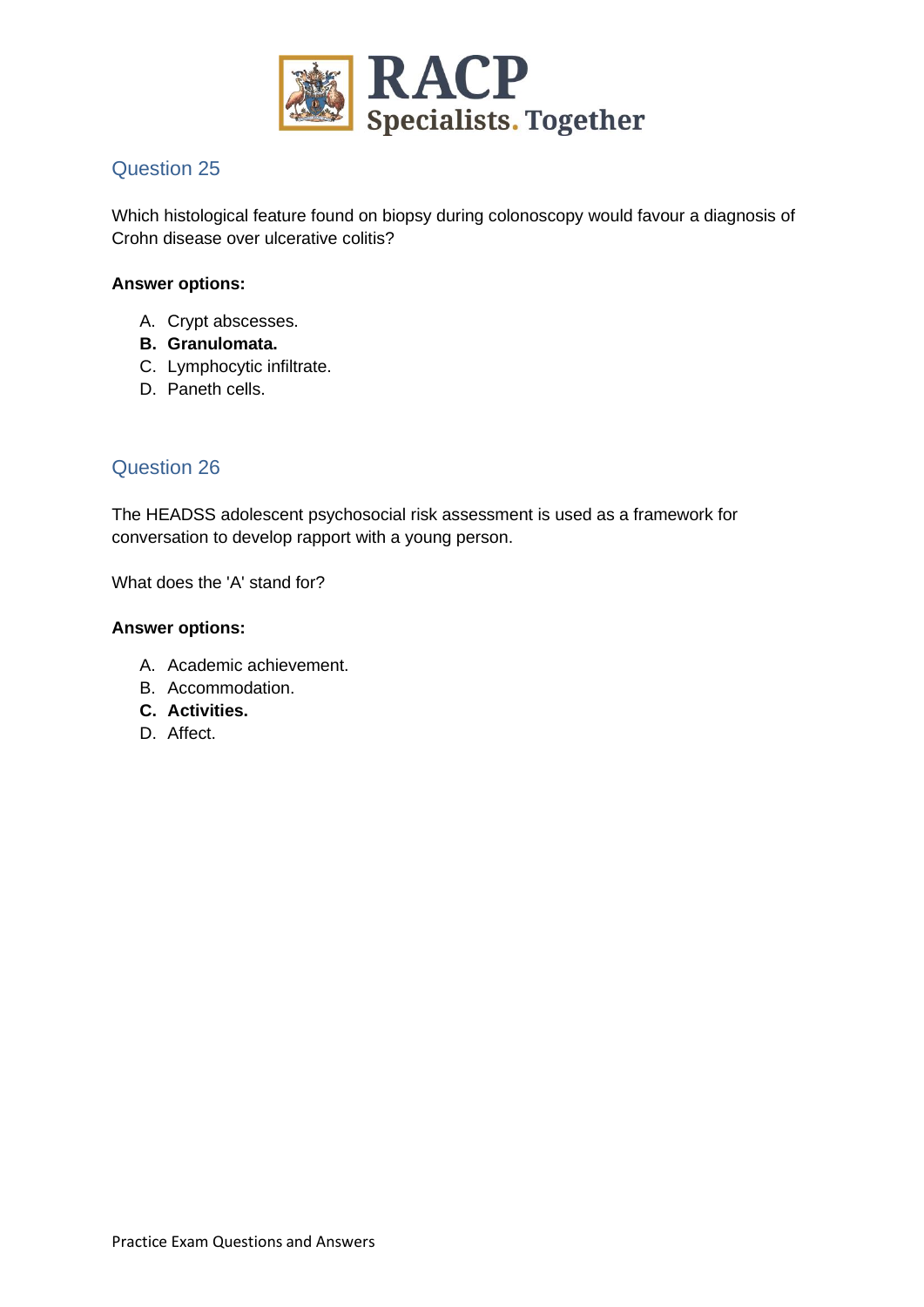

### **Questions 27 and 28 are about heart defects.**

A 5-day-old baby is found to be in severe heart failure with marked tachycardia, tachypnoea and hepatomegaly. He is poorly perfused and mottled. All of his pulses are poor. He has an active praecordium. On auscultation he has a gallop rhythm, a click and an ejection systolic murmur at the base.

What is the most likely diagnosis for this infant?

- A. Arteriovenous malformation.
- B. Atrioventricular septal defect.
- C. Coarctation of the aorta.
- **D. Critical aortic stenosis.**
- E. Hypoplastic left heart.
- F. Patent duct.
- G. Truncus arteriosus.
- H. Ventricular septal defect.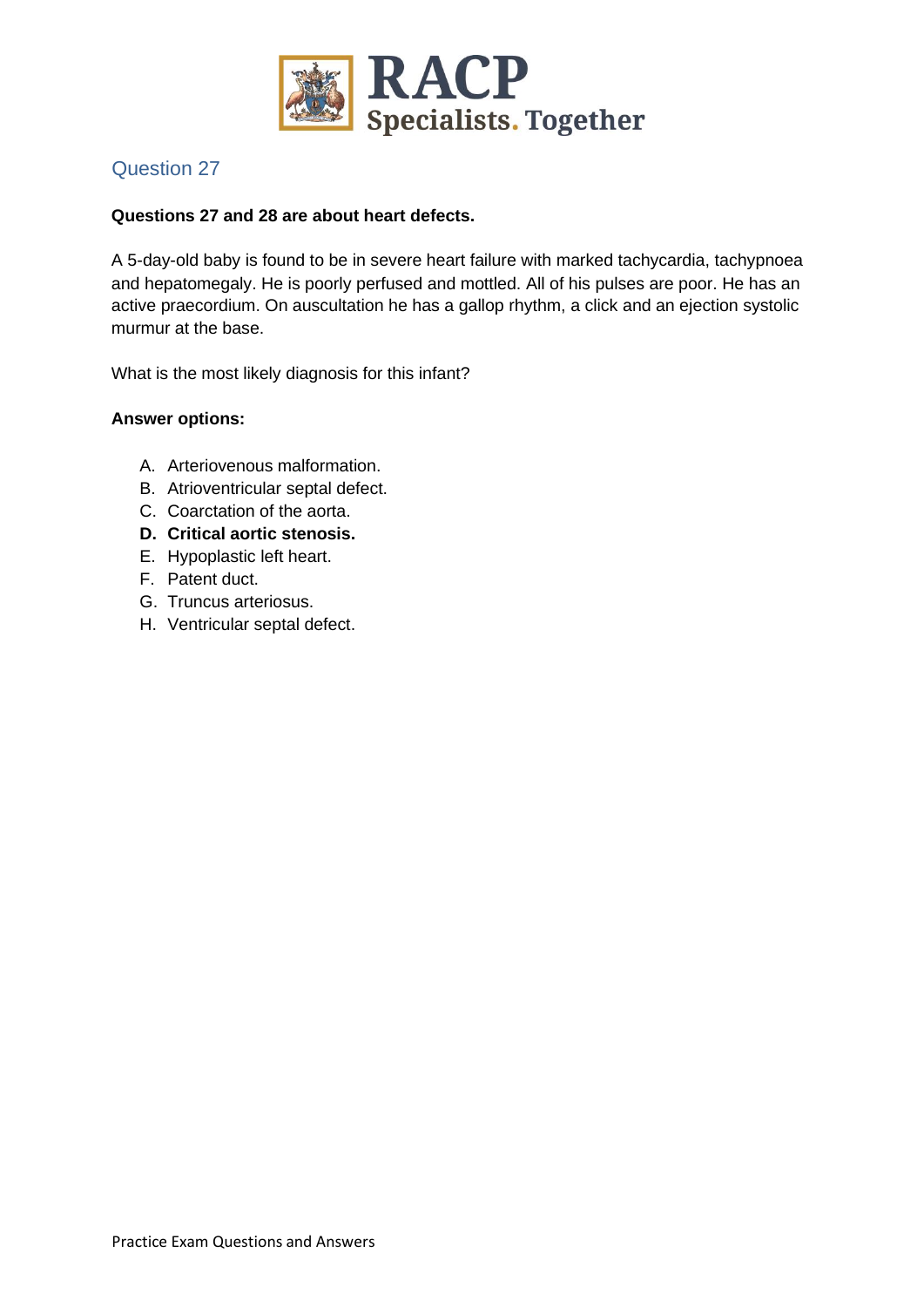

### **Questions 27 and 28 are about heart defects.**

A 1-month-old baby presents with slow feeds and poor weight gain. She is small and has dysmorphic features suggestive of 22q11.2 deletion syndrome. She has an oxygen saturation of 91% in air. She has prominent systolic and diastolic murmurs and a large liver. Her chest x-ray demonstrates marked cardiomegaly and plethora.

What is the most likely diagnosis for this infant?

- A. Arteriovenous malformation.
- B. Atrioventricular septal defect.
- C. Coarctation of the aorta.
- D. Critical aortic stenosis.
- E. Hypoplastic left heart.
- F. Patent duct.
- **G. Truncus arteriosus.**
- H. Ventricular septal defect.